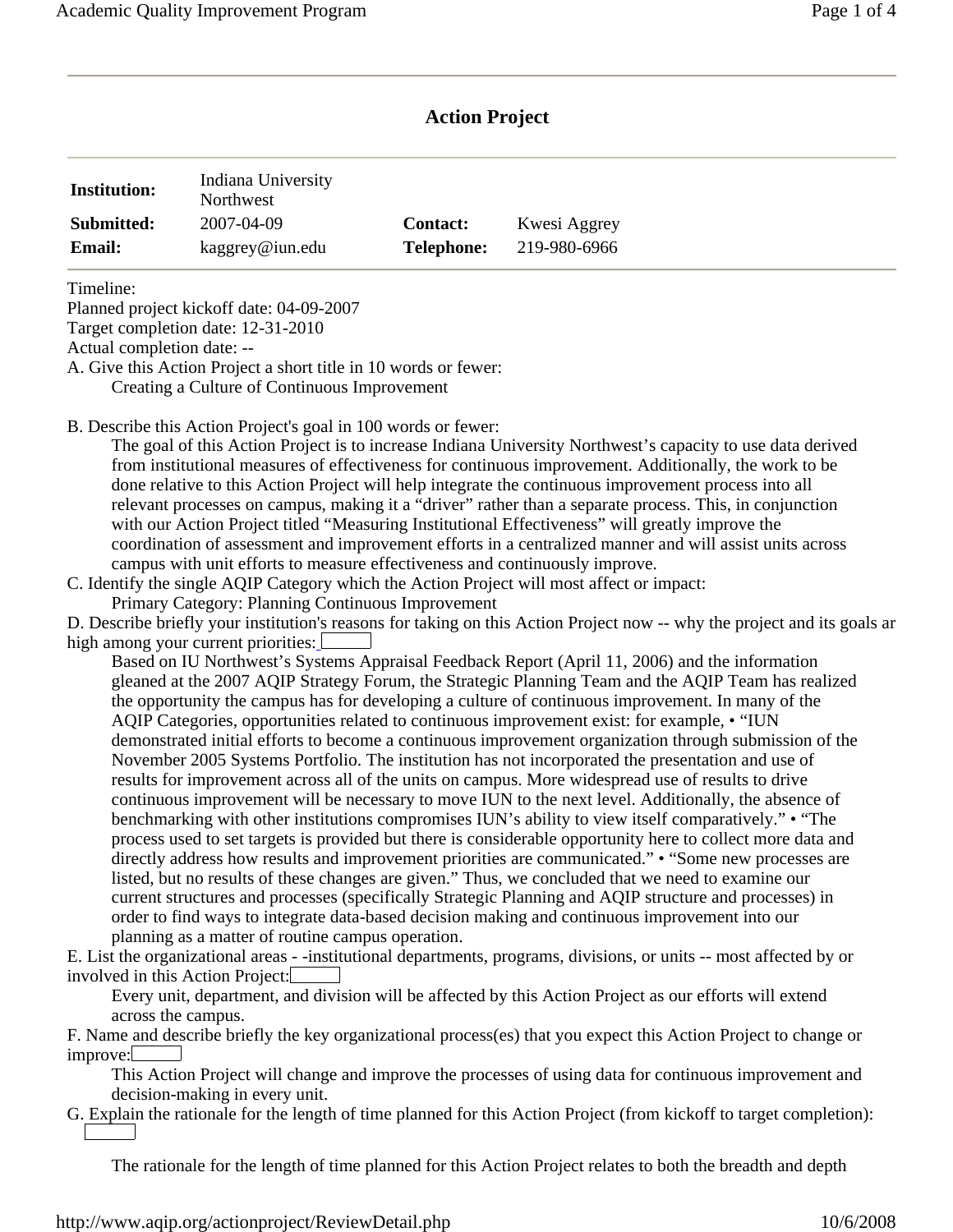of the project as well as its relationship to Action Project "Increasing our Capacity for Measuring Institutional Effectiveness." Together, these two Action Projects will make up one of our campus' AQIP "campaigns" that is focusing on becoming a continuous improvement organization. • Strategic Planning Team develops and approves a plan for its stated role in the continuous improvement process for the campus, better integrating AQIP with the current planning processes—2007-06-31; • Analysis and revision of structures and processes related to continuous improvement for major administrative units— 2007-12-31; • Analysis and revision of structure and processes related to continuous improvement for the next unit level—2008-12-31; • Analysis and revision of structure and processes related to continuous improvement for remaining units—2009-05-31; • All units have implemented continuous improvement processes—2009-12-31; • All units assess their continuous improvement processes-2010-05-31; and • All units demonstrate that decisions are data driven—2010-12-31.

H. Describe how you plan to monitor how successfully your efforts on this Action Project are progressing: We will monitor the campus's progress in terms of the creation of a centralized and systematic plan for continuous improvement and the creation/revision and implementation of the processes related to continuous improvement.

 success or failure in achieving its goals: I. Describe the overall "outcome" measures or indicators that will tell you whether this Action Project has been a

The outcome measures include • the development and implementation of a systematic plan and process to measure institutional effectiveness and provide continuous improvement, • the development and implementation of a plan and process to disseminate assessment results, and • the use of assessment results for continuous improvement.

 J. Other information (e.g., publicity, sponsor or champion, etc.): Note: This Action Project is part of a previous Action Project that we revised and reposted because we determined that it was too broadly conceived; therefore, we retired it, we created two new related projects, and we are posting both.

K. Project Leader and contact person:

Contact Name: Linda R. Delunas, Faculty Assistant to the Chancellor

Email: ldelunas@iun.edu

Phone: 219-980-6643 Ext.

## **Annual Update: 2008-09-11**

A. Describe the past year's accomplishments and the current status of this Action Project.

\*\*Quoting from the IU Northwest Quality Highlights document submitted to AQIP in August, 2008:\*\* In a special meeting of the Strategic Planning Team in April 2008, the Strategic Planning Team examined its Strategic Outcomes in terms of meting its time goals and the number of outcomes as related to the campus's ability to meet the completion goals as well as the units' ability to align their goals and outcomes with those larger Strategic Outcomes. [This was done, in part, due to feedback received from our Systems Appraisal Feedback Report and our AQIP Quality Check up Report]. Based on this analysis, the Strategic Planning Team has determined that sufficient progress has been made on some of the Strategic Outcomes, thereby making them viable in the daily operations of the campus without having them be a specific strategic focus. At the same time, the Strategic Planning Team determined that the activities/processes involved in the remaining Strategic Outcomes could successfully be folded into four larger focus areas (much like AQIP 'campaigns'), providing the campus with greater focus and the ability to better align unit goals and outcomes with the larger strategic foci. The four focus areas are: Continuous Improvement, Budgeting, Enrollment, and Emergency Preparedness. Specifically addressing the area of continuous improvement, the Strategic Planning Team determined that, "continuous improvement" (including measuring effectiveness and "assessment" broadly defined to include both student learning outcome assessment and the general assessment of other institutional areas and processes) at the strategic planning level means targeting campus-level continuous improvement initiatives, determining performance measures, monitoring progress, and ensuring relevant change responsive to data. Key activities (or concrete outcomes) that fall within the category of continuous improvement include but are not limited to:1) AQIP accreditation, including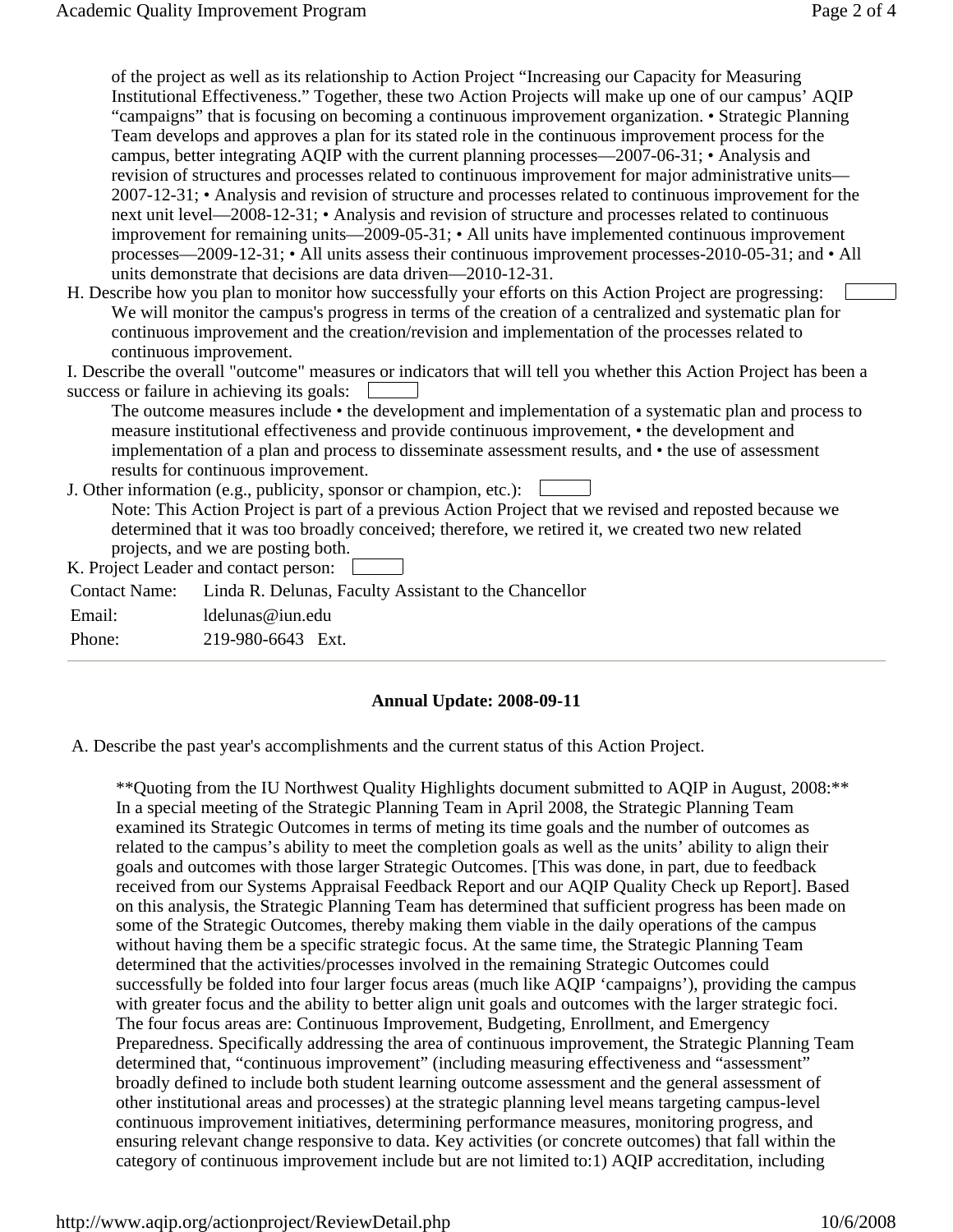maintenance of the four (4) Action Projects, 2) General Education reform, 3) Human Capital and succession planning, 4) Student learning outcome assessment planning, and 5) Key performance measures. Rather than having specific Strategic Planning Committees responsible for the Strategic Outcomes, the Strategic Planning Team has operationalized the efforts necessary to achieving each of the Strategic Outcomes, thereby placing the responsibility for the completion within the respective units/constituent populations. This approach will be maintained:• The AQIP co-coordinators will facilitate the necessary work related to accreditation, working with the members of the Category Working groups, collaborating with other groups as necessary;  $\cdot$  the co-chairs of the General Education/Assessment committee will continue to lead the faculty work on the revision of the General Education components, working with the faculty committee, the larger Faculty Organization, the Deans' Council, and the Vice Chancellor for Academic Affairs;• the Director of Human Resources will coordinate the campus efforts to produce a Human Capital Plan, and the Category 5 Working Group will continue its work on succession planning; the Assessment Coordinator will work with individuals in each academic unit to realize the various aspects of student learning outcome assessment as detailed in the Campus Assessment Plan; and the Director of Institutional Research will lead the campus efforts related to implementing key performance measures. Each of these individuals will report progress to the Strategic Planning Team (in either the form of a report or an oral presentation at the regular meetings), gaining feedback from the Strategic Planning Team and acting in an advisory role to the Strategic Planning Team on matters related to the respective work. Specific continuous improvement initiatives that have been undertaken include the following: the Director of Financial Aid has led his office in mapping the financial aid processes for students, resulting in streamlining the process and allowing students to receive their aid in a more timely manner; the AQIP Category 5 Working Group completed mapping of the hiring process; and the Category 5 Working group has designated processes in the following areas as those to be mapped next and assigning particular individuals to ensure the completion of that mapping: Event Planning/Scheduling, Budget Planning, Student Services, Physical Plant Process for Repairs, and Publicizing Events.

#### *Review (10-05-08):*

IU Northwest continues to make progress toward completing this extensive project of strategic importance. Sufficient progress has been made on some Strategic Outcomes so they can be cascaded down through the organization. Evidence exists that continuous quality improvement is being accomplished in the mapping of the Financial Aid processed. The campus has also included administrative units in the assessment process, which is positive. It is not clear whether any key performance measures are currently in place and being utilized. This important element of the project has been assigned to the Continuous Improvement focus area. The Continuous Improvement focus group is encouraged to develop and implement the key performance measures before the next annual update. It appears that the large nature of the project caused the Strategic Planning Committee to delegate much of the work to four focus areas. This decision should allow the campus to continue to make reasonable progress toward completion. It will be important that the focus groups develop strategic outcomes in the remaining area identified by the project and have them in place by the next annual update to continue to make reasonable progress toward completion. Has the Strategic Planning Committee communicated deadlines to the focus groups and are they being held accountable for outcomes?

B. Describe how the institution involved people in work on this Action Project.

The campus has maintained its Strategic Planning Team structure as one that includes broad representation from all areas on campus. Additionally, the AQIP Coordinating Committee and Category Working Groups structure is maintained—these groups also include broad representation by faculty and staff stakeholders.

#### *Review (10-05-08):*

Keeping the original project structure in place reinforces its commitment to implementation. Projectrelated communications by focus area groups to the Strategic Planning Committee can be oral or written. Having all communication to the Strategic Planning Committee being written may strengthen